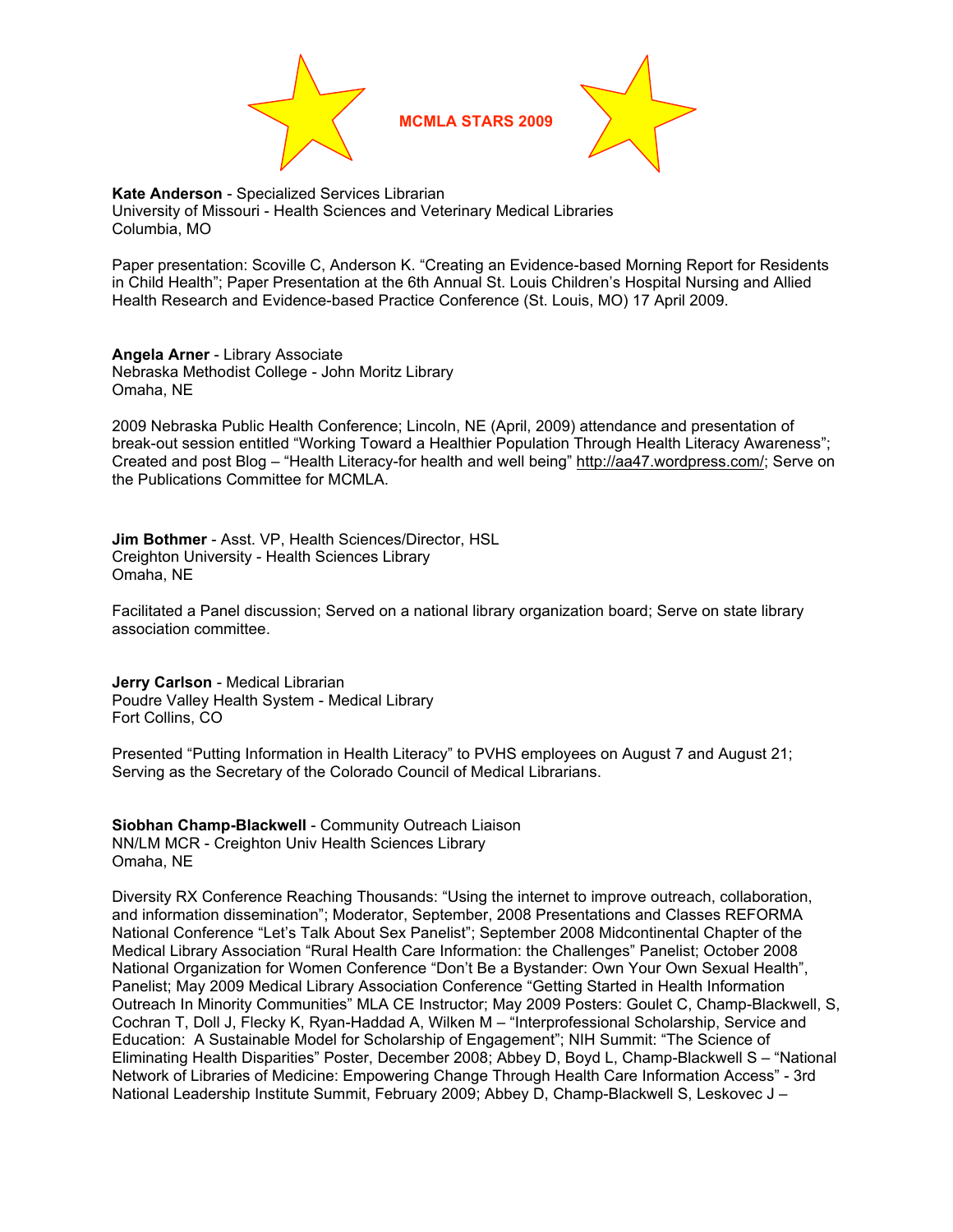"Empowering Change Through Health Information Access" - American Library Association Diversity Fair, June 2009; Bergjord J, Champ-Blackwell S – "Library Liaisons: Your Connection to Evidence-Based Research" - NIH SBIR/STTR Conference, June 2009.

**Laura Cullerton** - Information Specialist Platt College - Learning Resource Center Aurora, CO

Rocky Mountain Special Library Association Treasurer.

**Sharon Dennis** - Technology Coordinator, NN/LM MidContinental Region University of Utah - Spencer S. Eccles Health Sciences Library Salt Lake City, UT

Classes and Workshops Taught: International Association of Medical Science Educators Annual Meeting, Leiden, Netherlands, June 30, 2009. "Health Education Assets Library: Issues surrounding formatting and publishing reusable learning objects". California Library Association Annual Meeting, San Jose, CA. November 17, 2008. "Introduction to Blogs and Wikis". Society for Public Health Education Annual Meeting,
San
Diego,
CA.
October
23,
2008.
"Geeks
Bearing
Gifts:
Technology
for
Health
Educators". MidContinental
Region
Medical
Library
Association
Annual
Meeting,
Cody,
WY.
October
7,
2008. "Introduction to Blogs and Wikis". Presentations and Poseters: Association for Medical Education in Europe (AMEE) Annual Meeting, Prague, Czech Republic. September 1, 2008. "Keeping Up With Your Students: Five Web 2.0 Technologies and How You Can Use Them for Teaching and Learning". International Association of Medical Science Educators Annual Meeting, Leiden, Netherlands, July 1, 2009.
"How
Can
Web
2.0
Technologies
be
Used
Effectively
in
Medical
Education?"
Focus
Session Medical Library Association Annual Meeting, Honolulu, HI, May 19, 2009. "Evaluation of 13 Things: A Learning 2.0 Self Discovery Class".(poster) Medical Library Association Annual Meeting, Honolulu, HI, May
19,
2009.
"Increasing
Access
to
Learning
Resources
Using
a
Standards‐based
Approach".(poster) Association for Medical Education in Europe (AMEE) Annual Meeting, Prague, Czech Republic. September 2, 2008. "The IAMSE / HEAL Collaboratory: Working Together To Add User-Generated, Web 2.0 Content to a Digital Repository".

# **Adelaide M. Fletcher**

Saratoga, WY

Fletcher, A. "Free-range RSS Feeds and Farm-raised Journals: What to Expect When Using RSS as a TOC Service." Medical References ServicesQuarterly,
2009,
April;
28(2):172‐179.

# **Lynne Fox** - Education Librarian

University of Colorado Denver Anschutz Medical Campus - Health Sciences Library Aurora, CO

Renewed AHIP (my 10 year anniversary of membership). I am a distiguished member of AHIP.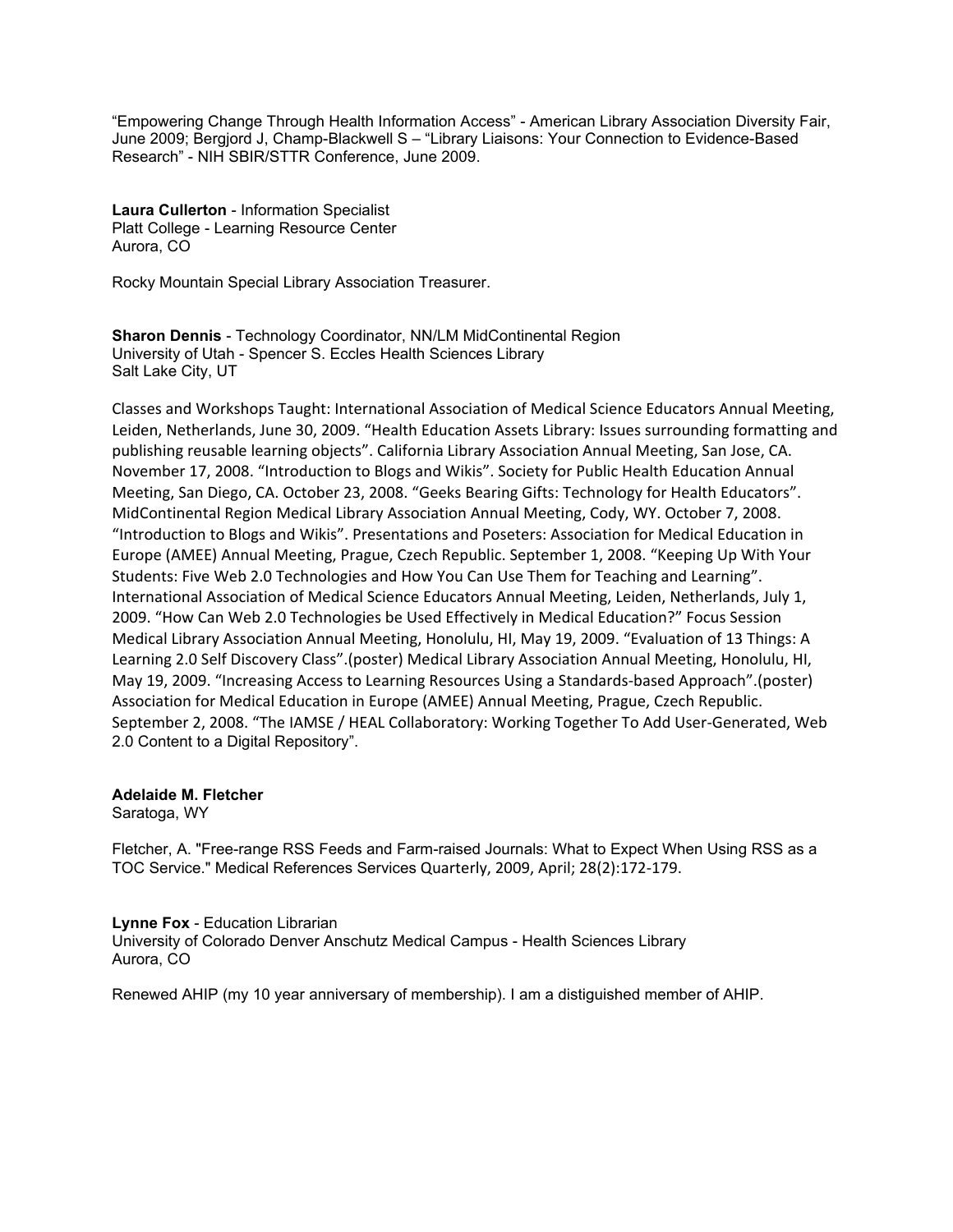**Jenny Garcia** - Health Sciences Reference Librarian University of Wyoming - William R. Coe Library Laramie, WY

Garcia, J. L. & Wells, K. K. "Knowledge Based Information to Improve Quality of Patient Care". Journal for Healthcare Quality, 2009, Jan-Feb;31(1):30-5.

Tronstad, B., Phillips, L., Garcia, J., and Harlow, M. "Assessing the TIP online information literacy tutorial". Reference Services Review, 2009, Jan; 37(1):54-64.

AHIP renewal, Distinguished Member; MCMLA 2008 Planning Committee, Co-Chair.

**Claire Hamasu** - Associate Director University of Utah - Eccles Health Sciences Library Salt Lake City, UT

MCMLA Chair 2009-2010; MCMLA Business Task Force Chair.

## **Teresa Hartman** - Head of Education

University of Nebraska Medical Center - McGoogan Library of Medicine Omaha, NE

Book Chapter co-authored with Siobhan Champ-Blackwell: "The Librarian Is Out: Role of the Librarian in Rural Health Outreach" chapter in: Royeen C.; Jensen G.; Harvan R, ed. Leadership in Interprofessional Health Education and Practice. 2008, Jones and Bartlett Pub. Part of planning team responsible for first McGoogan Library CME-accredited series of classes, January-June 2009.

**Mary Helms** - Associate Director, Library Resources & Technology University of Nebraska Medical Center - McGoogan Library Omaha, NE

Omaha Public Library Board of Trustees; member South Omaha/Metropolitan Community College Library Entity Board; executive secretary- ICON; ALA Committee on Accreditation - University of South Carolina Graduate School of Library and Information Science Site Review Team member; MLA Grants & Scholarships Committee member.

**Holly Henderson** - Library Director St. John's Health System - Medical Library Springfield, MO

Presented "Finding the Evidence" at evidence-based nursing workshop sponsored by Sigma Theta Tau International Honor Society of Nursing chapter.

## **Mary Henning** - Librarian

Albany County Campus, Laramie County Community College - Teaching and Learning Center Laramie, WY

I secured the NLM traveling exhibit "Frankenstein: Penetrating the Secrets of Nature" for the Albany County Campus (in Laramie) of the Laramie County Community College (in Cheyenne). I am coordinating the exhibit, organizing related campus and community activities which include a film series, lectures, discussions, a special topics class, campus art show, etc, and designing bookmarks and other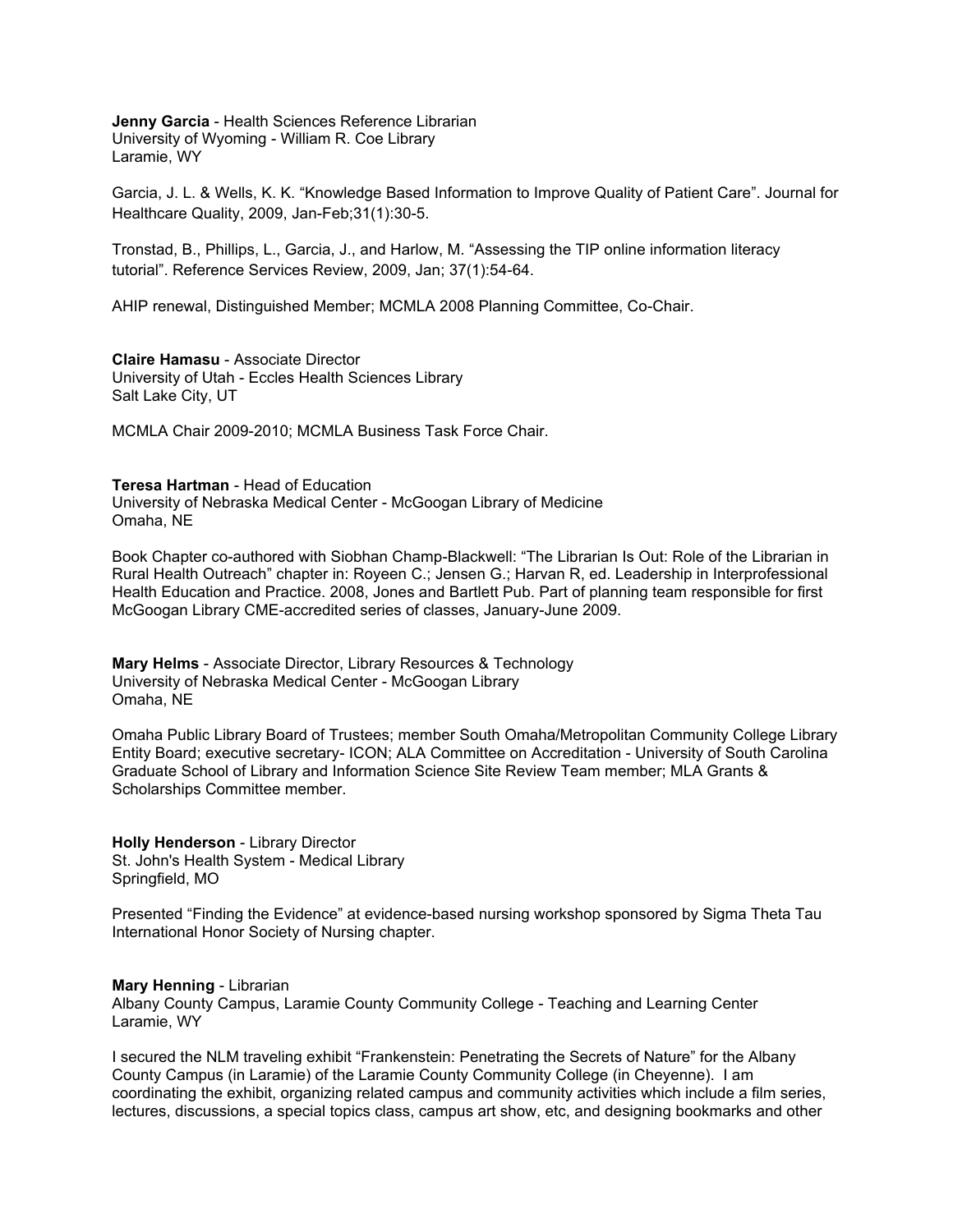promotional items in conjunction with other committee members. Our first event to kick off the Frankenstein exhibit, coming January 2010, will be the "Monsters' Ball" Halloween weekend.

**Jackie Hittner** - Library Services Manager American Association of Orthodontists - Library St. Louis, MO

Guest lecturer for the University of Missouri School of Information Science & Learning Technologies Special Libraries class; MCMLA Honors and Awards Committee Chair.

**Assako Holyoke** - Medical Librarian/ Liaison to School of Medicine Saint Louis University - Medical Center Library St. Louis, MO

Oral presentation at the MCMLA 2008 in Cody, Wyoming: "HIR (Health Information Resources): A curriculum-integrated, library-offered course on its 10th year"; MCMLA Express Winter 2009, vol. 3, Issue 1: "HIR: Curriculum-Integrated, Library-Offered Course for Medical Students"; Poster presentation at the MLA 2009 in Honolulu, Hawaii: "Approval Plan, Online Slips, and Approval Book Returns"; MCMLA Education Committee Chair 2008-2009; MLA Cunningham International Fellowship Jury: member (2008) and chair (2009).

**Barb Jones** - Missouri and Library Advocacy Liaison NN/LM, University of Missouri - J. Otto Lottes Health Science Library Columbia, MO

Medical Library Association: "Infusing Health Sciences Libraries with Economic Muscle" (paper) Kelly, B and Jones, B "Mapping Information Literacy: Using Concept Mapping to Understand Nurses' Sources of Health Information" (poster) Miller, Jones, Graves, Sievert Canadian Hospital Library Association: "Measuring Your Impact"( class - 6 hours) B. Kelly and B. Jones "Calculators to Establish Value of Hospital Libraries" (lab session) St. Louis Medical Library Group, March, 2009 with B. Kelly Wyoming Library Symposium, July, 2009 "Measuring Your Impact". Special Library Association, Kansas City, MO. March, 2009. B. Kelly and B. Jones.

**Betsy Kelly** - Associate Director Washington University - Becker Medical Library St. Louis, MO

Taught "Measuring your impact: using evaluation for library advocacy" with Barb Jones at University of Missouri-Columbia (12/08) Taught "Measuring your impact: using evaluation for library advocacy" with Barb Jones at the Canadian Health Libraries Association annual meeting, Winnipeg, Manitoba, CA (6/09) Taught "Measuring your impact: using evaluation for library advocacy" with Barb Jones at Heartland chapter SLA, Kansas City, MO (4/09) Presentations with Barb Jones to national teleconference sponsored by the NN/LM OERC (12/08), the NN/LM New England Region (3/09) and the NN/LM Middle Atlantic Region (4/09) introducing and discussing the Retail Value and CBA/ROI calculators for demonstrating library value in monetary terms Hands on "lab"; with Barb Jones for St Louis Librarians to increase understanding of gathering meaningful statistics and using them with the Retail Value calculator (2/09) Paper presentation with Barb Jones at MLA 2009, Honolulu HI, "Infusing Health Sciences Libraries with Economic Muscle" (5/09) Poster presentation at MLA 2009, Honolulu HI, "Blogging the journal club - Applying library blog expertise to a Virtual Journal Club" (5/09) Paper presentation with Barb Jones at Canadian Health Science Libraries annual meeting, Winnipeg, Manitoba, CA "A Calculator for Measuring the Impact of Health Sciences Libraries and Librarians"(6/09) Co-developed guidelines to library statistics (http://nnlm.gov/mcr/advocacy/statistics.html).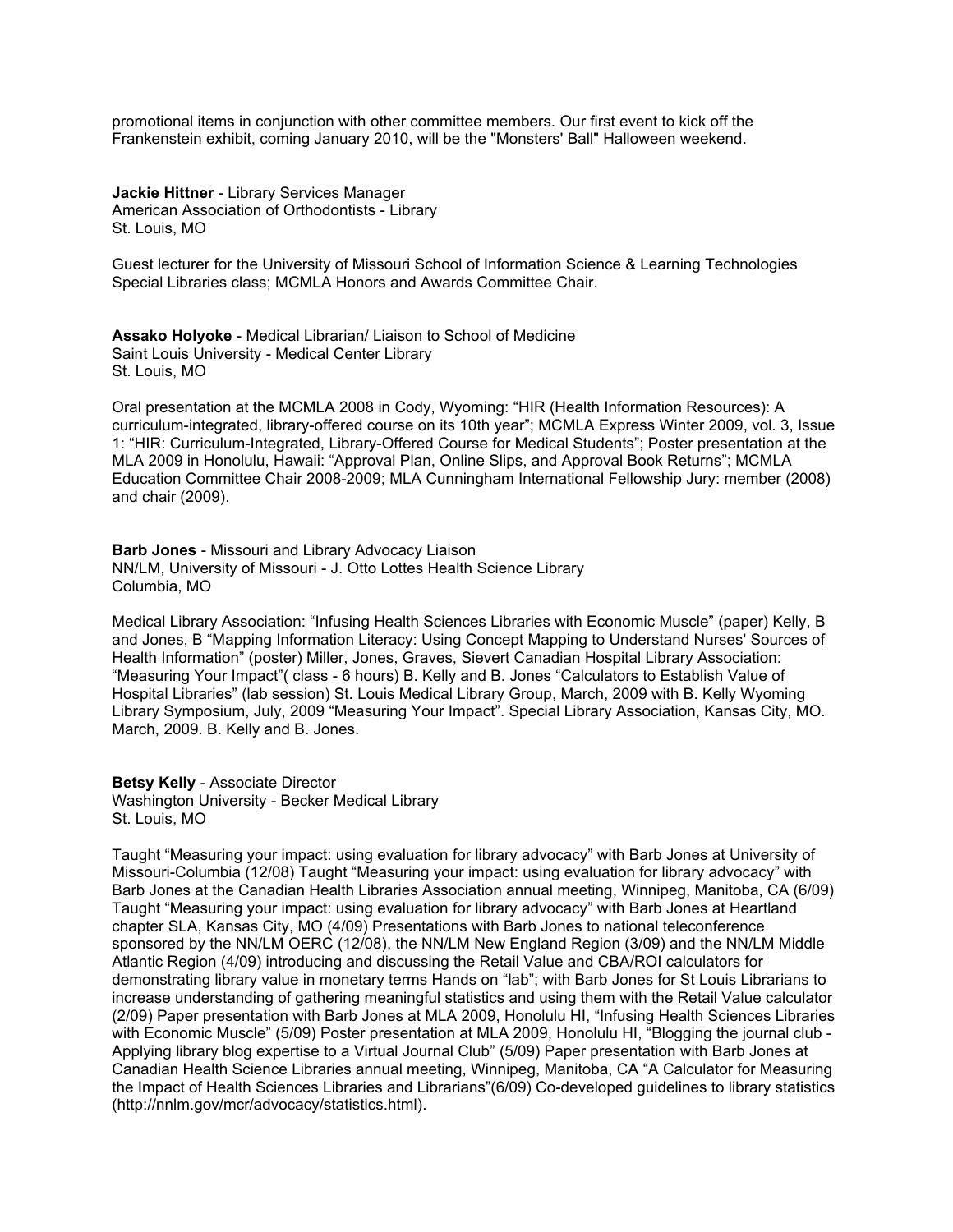**Lenora Kinzie** - Director, Library Services Stormont-Vail HealthCare - Stauffer Health Sciences Library Topeka, KS

Received 2009 Clyde Clifton Leadership Award for our organization. This award funded attendance at Health Literacy Conference in Los Angeles, May, 2009. Awarded HSLNKC's (Health Sciences Library Network of Kansas City) 2008 Outstanding Health Sciences Library. Selected by Stormont-Vail Nursing Division to attend 2009 Magnet Conference with 15 nurses. Presented electronically with Jean Shipman, information regarding the NLM/MLA Health Information Literacy Project's impact on our library, our local institution and community. Presented for NNLM, MCR and SCR.

# **Sarah Beck Kirby** - Medical Librarian

Providence Medical Center - Providence Saint John Staff Medical Library Kansas City, KS

The Barbara McDowell Award for Excellence in Hospital Librarianship October 4, 2008; The Core Value Award for Response to Need 2008 (Providence team award); Janet Doe Jury, Member 2008-2009.

# **Erica Lake** - Medical Librarian Intermountain Healthcare - Medical Library & Community Health Information Center - Intermountain Medical Center Murray, UT

Posters: "How to Create an E-Resources Committee at your Healthcare Organization." MCMLA Annual Meeting, September 2009, Breckenridge, CO;

"Librarians - Your Partners in Research." Intermountain Healthcare's 2<sup>nd</sup> Annual Nursing Research Fair, May 2009, Intermountain Medical Center, Murray, UT.

Papers: Co-author of meta-analysis being submitted for publication Fall 2009 - "Safety of Excluding Suspected Deep Vein Thrombosis with a Single Whole-leg Compression Ultrasonography: Systematic Review and Meta-analysis." Stacy A Johnson MD, Scott M Stevens MD, Scott C Woller MD, Erica Lake MLS, Marco Donadini, James D Douketis MD, FRCP

Classes: "Techniques & Tools for Literature Search." Research Institute Series, Spring and Fall 2009, Intermountain Health Care, Salt Lake City, UT.

Appointments: Chair - Health Round Table (HeaRT), Utah Library Association, 2009/2010. Co-chair - Corporate eReseources Committee, Intermountain Healthcare, 2009 - present. Member - New England Journal of Medicine Library Advisory Board. 2008/2010. Member - NN/LM MCR Regional Advisory Board. 2009/2011. Member - MyRA Committee, University of Utah. 2009/2010. Member - MCMLA Library Advocacy Taskforce, 2008 - present. Member - MCMLA Hospital Librarians - Toolkit Taskforce, 2009 - present.

**Jeanne Le Ber** - Education and Research Services University of Utah - Spencer S. Eccles Health Sciences Library Salt Lake City, UT

Youngkin, Mary and Jeanne Le Ber, Allyson Mower and Tony Onofrietti. Publishing SMART: Fusing Author, Library and Research Administration Goals. Medical Library Association, Honolulu, HI, May 19, 2009 [Poster]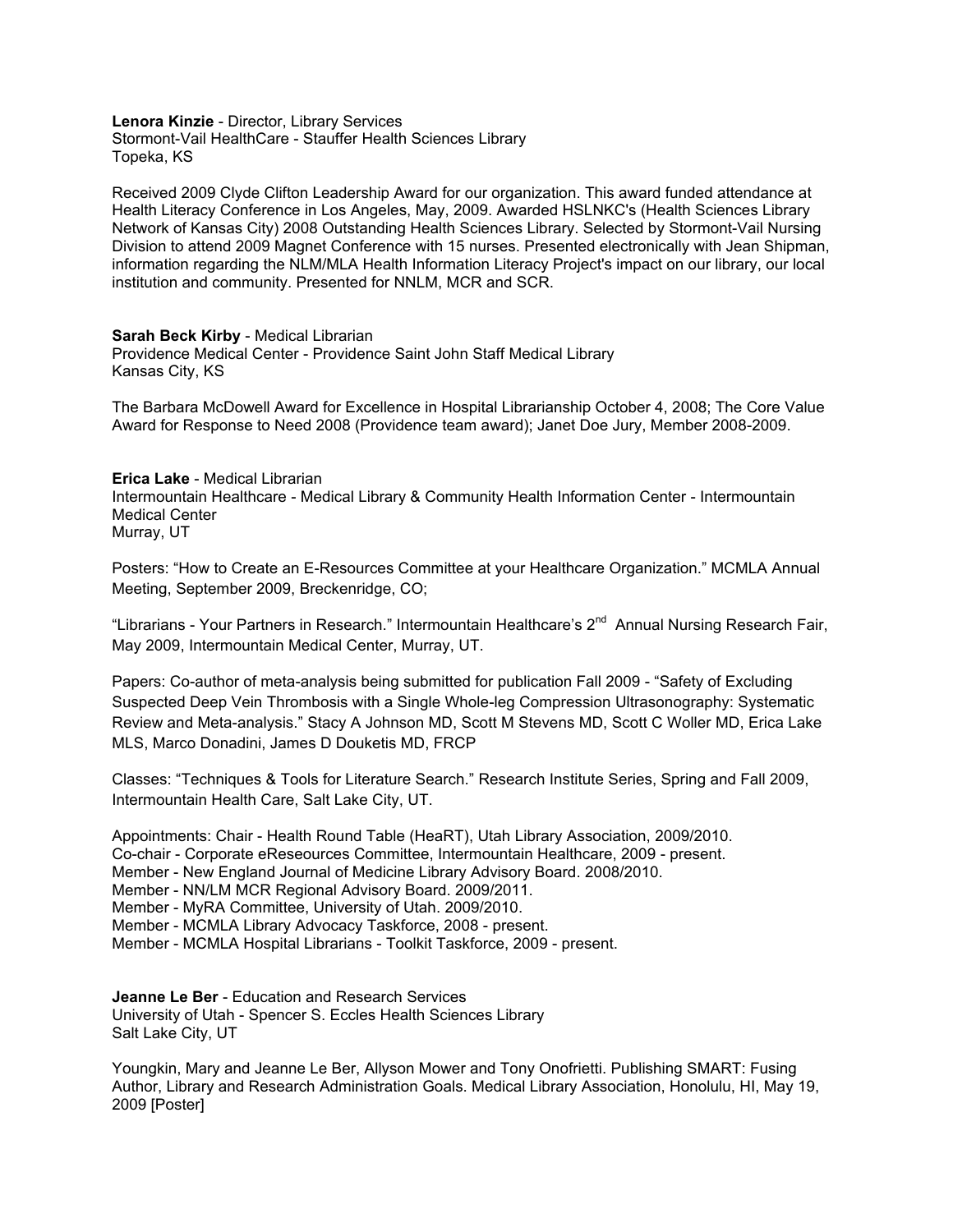Le Ber, Jeanne and Nancy Lombardo. Turning Up the Volume on Instruction! Adding Social Media and Mobile Technology into Curriculum. Utah Library Association, Salt Lake City, April 23-24, 2009 [Poster]

Le Ber, Jeanne and Sandra McIntyre. Along a Greener Path: Utah Libraries Taking Action. Harold B. Lee Library All Staff, Brigham Young University. March 10, 2009 [Presentation]

Lombardo, Nancy; Jeanne Le Ber. Copyright and Current Awareness Technologies. NANOS, Lake Tahoe, NV, February 22-23, 2009 [Presentation]

Gregory, Joan; Jeanne Le Ber; Sandra McIntyre. Along a Greener Path: Utah Libraries Taking Action. The City Library Staff Development Day. Salt Lake City. November 11, 2008. [Presentation]

Participating member of the University of Utah VITL (Visual, Information and Technology Literacies) Task Force - 2008-2009. Final Report issued June 2009.

Meetings Attended: Western Group on Educational Affairs, Santa Fe, NM - April 18-21, 2009; Secretary for the Libraries in Medical Education SIG Utah Library Association, Salt Lake City, UT - April 2009 Medical Library Association, Honolulu, Hawaii - May 2009.

**Marty Magee** - Education and Nebraska Liaison NNLM/ MidContinental Region - McGoogan Library of Medicine Omaha, NE

Poster: Fusing and Collaborating : A Joint Library Project on Google Docs, Medical Library Association, Honolulu, HI, May 2009. ICON (Nebraska Health Sciences Library Consortium ) Freshman Board member. MCMLA Education Committee. Nebraska State Advisory Council on Libraries board member president. Classes taught – "Thinking Like an MBA" online, twice yearly. Class: "Politics in the Library: Behind Closed Doors", for MCMLA 2009.

**Michlene Mankin** - Medical Librarian Campbell County Memorial Hospital - Medical Library Gillette, WY

Chairman membership committee Incoming Recording Secretary.

**Betsy Mueth** - Resource Center & Archives Coordinator Missouri Baptist Medical Center - Clinical Nursing Institute St. Louis, MO

Authored a chapter : "Family Influences" in Meiner & Lueckenotte, Gerontologic Nursing, 4th edition, 2010 (in press) Presenter in 2 day seminar: "Evidence = Excellence: An Evidence-Based Practice Mentors Workshop" Goldfarb School of Nursing Presenter in & Co-creator of 10 week program: "Evidence-Based Practice Mentors Program" for Missouri Baptist Co-Coordinator for "Evidence-Based Practice Course Practicum" for UMSL students at Missouri Baptist.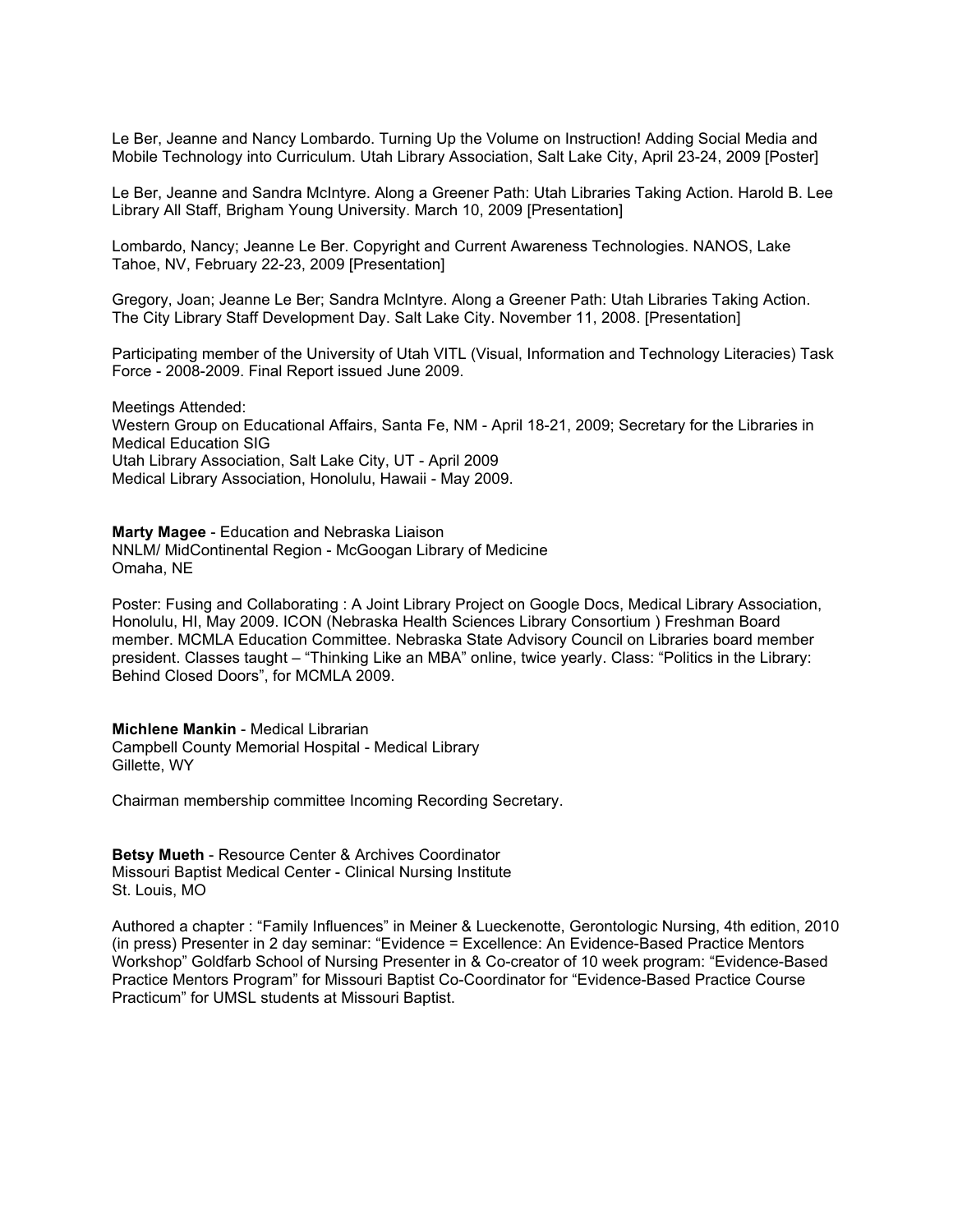**Sally Patrick** - Outreach Librarian University of Utah - Spencer S. Eccles Health Sciences Library Salt Lake City, UT

Certifications: CITI-Collaborative Institutional Training Initiative-Human Research Curriculum Completion Report, Social/Behavioral Research Investigator-October, 2008 (valid for 5 years)

Research Support: Completed Support 1 G08 LM008549-01 \$415,383 01/06/05-01/05/09 National Library of Medicine Utah Consumer Health Information Infrastructure (Utahealthnet)

Research/Grants & Projects-Significant Participation/Leadership: GoLocalUtah (glu) Project Manager-2008-present

Presentations: Patrick, S. - Community Health Centers & Public Libraries: Building Healthy Partnerships for Utah. Presentation to the ASIST 2010 Director's Meeting sponsored by HHS Office on Women's Health, Washington, DC, June 10, 2009. Lombardo, N; Patrick, S. Blown Away by Web 2.0? Navigating the Changes for Public Health Professionals. Utah Public Health Association Annual Meeting, 3 hour hands on class, Midway, Utah, May 18, 2009. Community Health Centers & Public Libraries Exhibit & Talk, Association of Utah Community Health (AUCH) annual meeting, Midway, Utah, May, 8, 2009. Patrick, S et al Community Health Centers & Public Libraries: Building Healthy Partnerships for Utah. Utah Library Association, Sandy, Utah, April 23, 2009.

Professional Service & Committee Appointments: Utah Academic Library Consortium (UALC) PR Committee, 2009-present; Utah Partnership for Value Driven Healthcare (UPV)- 2008-present; Community Website Taskforce, 2009-present Utah Transparency Advisory Panel (UTAP) (statewide) 2008-present; Utah Area Health Education Centers (AHEC) Board, 2008-present; University of Utah Health Sciences Center Global Health Taskforce, 2009; Utah Library Association, Board Member-at-Large, 2007-2010. University of Utah Health Sciences Center, Center of Excellence in Women's Health Demonstration Project, Region VIII, Eccles Library/Utahealthnet representative, 2005-present.

Publications: Patrick, S. et al. Health Literacy Interest Group Brings National Expert to Utah. eSynapse, vol 24, no 2, Spring, (2009); Patrick, S. Utah Women's Health Information Network (UWIN): Collaborations to Improve Women's Health in Utah. Vol. 23, no 4 (2008); Against the Grain: Linking Publishers, Vendors, and Librarians (Feb 2008). Patrick, S. Medical Information - When Limited Access Can Have Life Changing Consequences, vol. 20. no. 1 p. 24-26. Feb. 2008.

**Brenda Pfannenstiel** - Manager of Library Services Children's Mercy Hospitals & Clinics Kansas City, MO

Professional Appointments Editor, Consumer Health column in MLA News, Aug. 2007-2009 Journal of the Medical Library Association Editorial Board member, 2009- Regional Advisory Board member for the MidContinental Regional Medical Library (MCRML), National Network of Libraries of Medicine (NN/LM), May 1, 2007-2009

Awards Awarded the MCMLA Outstanding Achievement Award 2008 **Publications** Pfannenstiel, Brenda R. "Web videocasting and podcasting for consumer health." MLA News 2009 May; No. 416: 1, 5.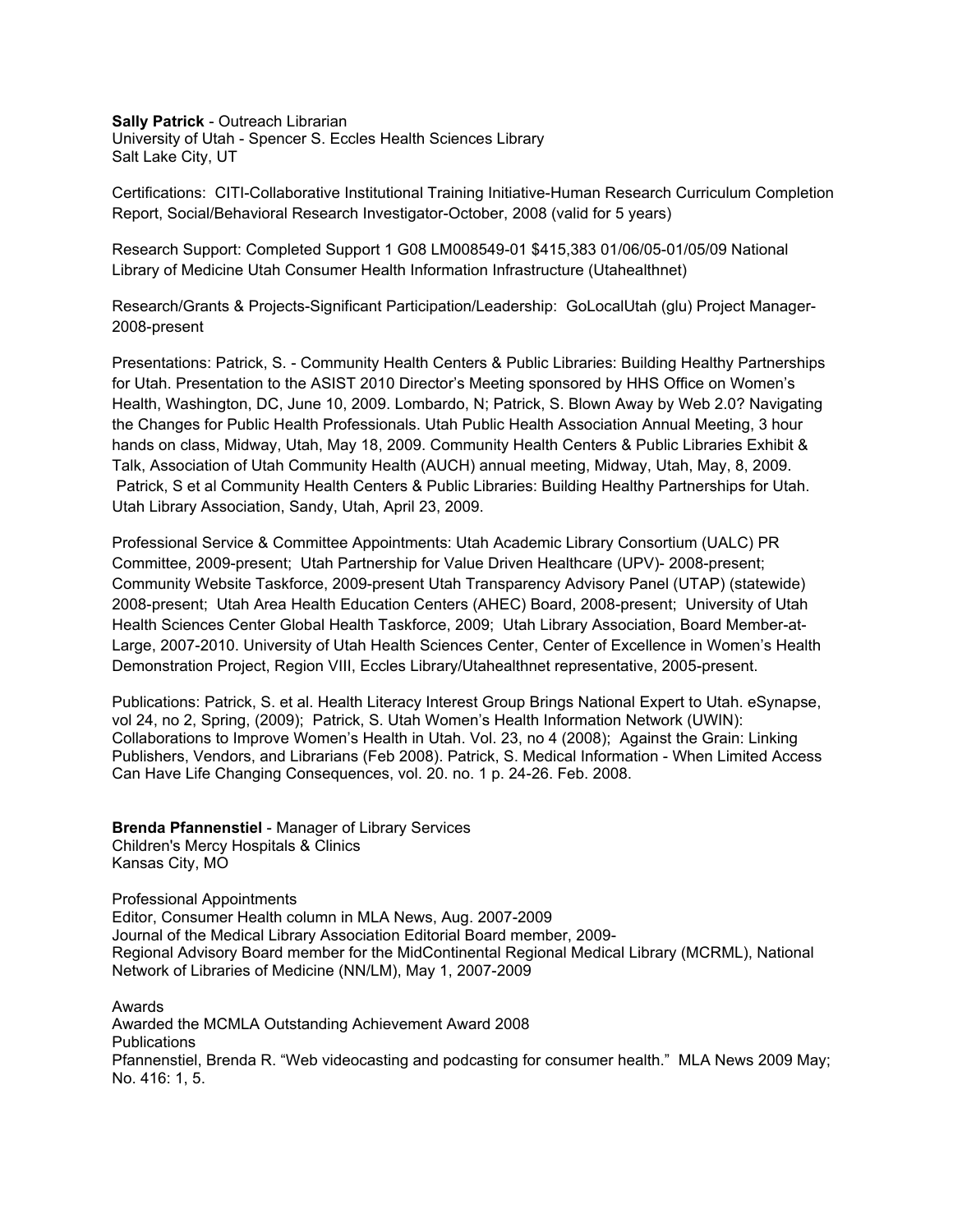Pfannenstiel, Brenda R. "Seeking Grant Funding for Consumer Health Projects." MLA News 2009 March; No. 414: 11.

**Presentations** 

Pfannenstiel, Brenda. "Respecting History and Making Friends: Advocating for Libraries While Promoting the History of Women in Pediatrics." MCMLA Annual Meeting, Sept. 23, 2009.

## **Jennifer Plaat** - Director

St. John's Mercy Medical Center - Thomas F. Frawley Medical Library St. Louis, MO

President-elect St. Louis Medical Librarians 2009-2010; Presenting a paper at MCMLA 2009, Breckenridge, CO.

**Susan Sanders** - Clinical Medical Librarian University of Missouri-Kansas City - Health Sciences Library Kansas City, MO

Published "Communication Methods in a Journal Club" in the Feb 2009 MCMLA Express; Co-Chaired the MCMLA Research Committee with Liz Burns; Serving as Chair of MLA Oral History Committee and had Oral History CE course accepted for MLA 2010; Serving as President of Health Sciences Library Network of KC (HSLNKC); Was contacted through Facebook by librarian colleague in greater Chicago area to use my web site "Rx for Teen Health: Internet Resources" in a teen health class.

**Jean P. Shipman** - Director, Spencer S. Eccles Health Sciences Library University of Utah - Spencer S. Eccles Health Sciences Library Salt Lake City, UT

Co-PI on MLA's Health Information Literacy Research Project and helped to disseminate results from the project through giving several presentations, publishing papers and presenting posters at conferences and within professional journals. Participated with Chicago Collaborative group regarding scholarly communications futures. Wright, Barbara A., Catherine S. Canevari, Irene M. Lubker, Margaret E. Henderson, Mary Jane Green, Kristine M. Hughes, Alan T. Williams, Shannon D. Jones, Jean P. Shipman. Striving for new peaks in reference services: Becoming strategic partners in research initiatives. Poster for the 2008 Mid-Atlantic Chapter, Medical Library Association meeting, Morgantown, WV, October 21, 2008. Shipman, Jean P., Dixie A. Jones, Michael J. Ackerman, Joan Ash, Patti Corbett-Bregman, Taneya Koonce, Daphne Plaut, Catherine R. Selden, David Sweet, Carla J. Funk. Frontier places: Librarians connecting with patients and providers through personal health records. Poster for the 2008 Midcontinental Chapter, Medical Library Association meeting, Cody, WY, October 6, 2008. Kennedy, May G, Laura Kiken, Jean P. Shipman. Addressing underutilization of consumer health information resource centers: a formative study. Journal of the Medical Library Association. Vol. 96(1), January 2008: 42-49. Update on the MLA/NLM Health Information Literacy Research Project. Presented at the Sixth Annual Wyoming Symposium for Health Information Professionals: Plowing Through Pandemonium: Proactive Librarians, July 16, 2009, Laramie, WY. The Chicago Collaborative. Co-panelist and co-convener, 2009 Medical Library Association Annual Meeting, May 19, 2009, Honolulu, HI. Results from the MLA/NLM Health Information Literacy (HIL) Research Project. Co-presented at an Open Forum Session, 2009 Medical Library Association Annual Meeting, May 19, 2009, Honolulu, HI. News from the MidContinental Regional Medical Library and Results from the MLA/NLM Health Information Literacy (HIL) Research Project. Presented at the Annual Meeting of the Kansas Biomedical Librarians, April 30, 2009, Kansas City, KS. Results from the MLA/NLM Health Information Literacy (HIL) Research Project and Vision for MidContinental Region of the NN/LM. Presented at the ICON meeting, March 13, 2009, Omaha, NE. Vital Pathways Plus: MLA Champions Hospital Librarians. Co-authored contributed paper presented at the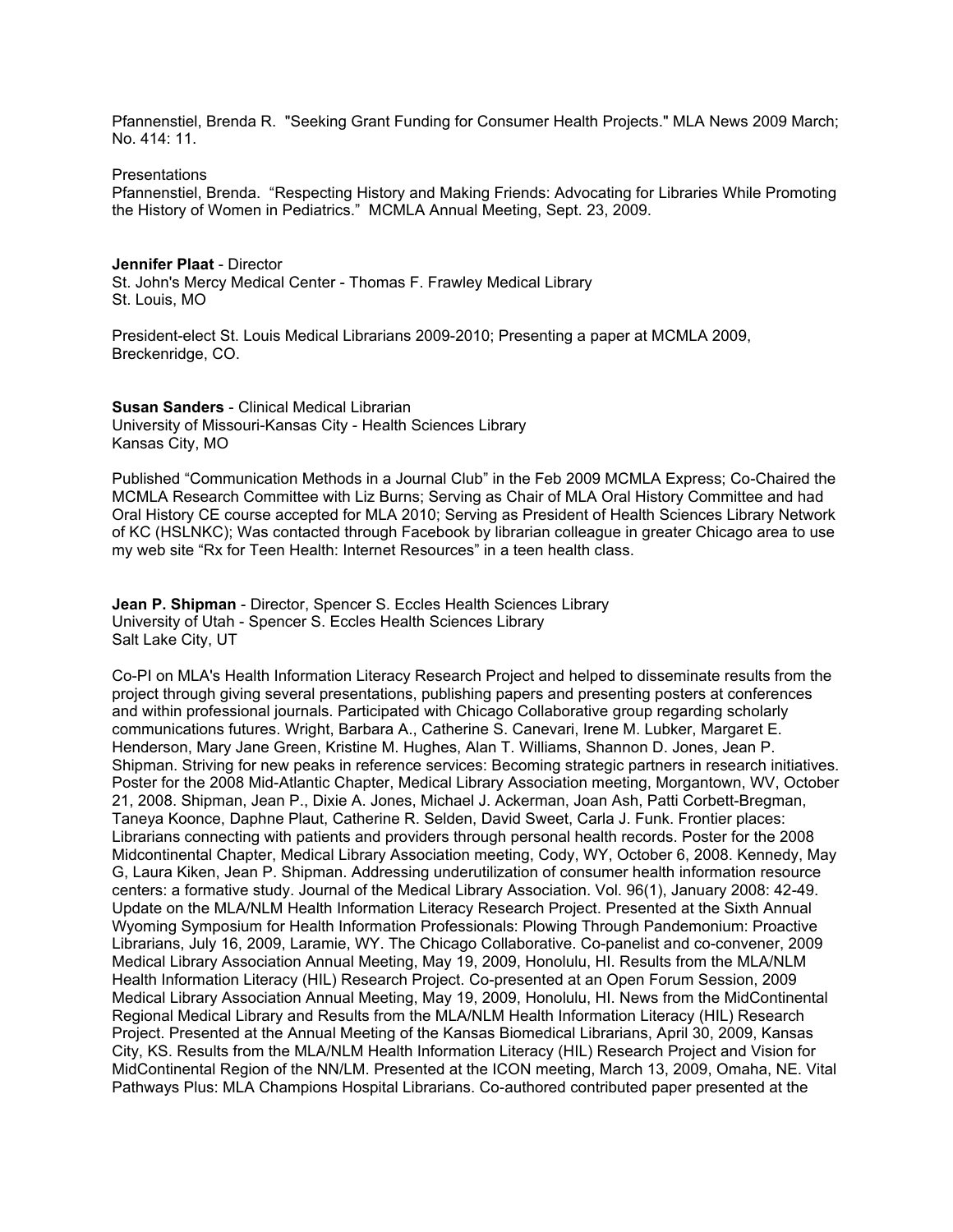2008 Annual Meeting of the Midcontinental Chapter, Medical Library Association, October 5, 2008, Cody, WY.

**Jean L. Sidwell** - Associate Director of Learning Resources A T Still University of Health Sciences - A T Still Memorial Library Kirksville, MO

Serving as Core Member of the MLA Membership Committee 2007 - 2010 and participated in registration for the 'New Members/First Time Attendees' MLA breakfast in Hawaii. Serving as alternate to MOBIUS Catalog Design Advisory Committee(MCDAC), May 2009 - May 2011. Continue to serve as Project Member Representative for AT Still University for the MAHEC Digital Library, MDL online internet resource, which was created to serve the information needs of under-served health professionals in the state of Missouri. Appointed as an Student Advisor to American College of Osteopathic Pediatricians Journal Club, Kirksville College of Osteopathic Medicine, 2008-2010. Organized and hosted Savvy Senior Health Class for Public Librarians in Northeast MO with Barbara Jones, NN/LM Missouri Liaison of Regional Medical Library as speaker/presenter. 3/20/09. Attended a combined meeting as a member of the Council of Osteopathic Librarians (COOL) & Osteopathic Libraries Special Interest Group (OLSIG) and appointed Archivist for OLSIG on 5/17/09 at MLA in Hawaii. Completed online MLA CE course, "Dig Deeper With Social Media" Media Sharing; Web Collaboration Tools; Wikis; 1/19/09 - 3/15/09.

**Joan M. Stoddart** - Deputy DirectorUniversity of Utah Spencer S. Eccles Health Sciences Library Salt Lake City, UT

MLA Poster: "Connection Library Directors with the History of Medicine" H & A Committee MCMLA, Member. History of the Health Sciences Section Incoming Chair. MCMLA paper: "Integrating Natural Language Processing into Clinical Care: Testing Semantic Medline on Point of Care Searching" Moderator HHSS Section Program at MLA: "Infusing History into the Curriculum". Chair, Financial Aids and Scholarship Committee, University of Utah. University Teaching Committee, University of Utah. Health and Safety Committee, University of Utah.

## **Lisa Traditi** - Head of Education

University of Colorado Denver Anschutz Medical Campus - Health Sciences Library Aurora, CO

Classes taught: "Creating Influence - How to Get What You Want" at MCMLA 2008 in Cody WY and at MLA 2009 in Honolulu HI. "Teaching About Evidence-Based Practice" at Kentucky Medical Library Association Annual Meeting, June 2009. Librarian Tutor at the 11th Annual Rocky Mountain Workshop on How to Practice Evidence Based Healthcare, July 25-30, 2009 (my 11th year as a tutor). Chapter contributor to the 2nd edition of the University of Colorado Hospital's Nursing Research Manual. 2009 Chair of LiME (Libraries in Medical Education) a special interest group of the AAMC Western Group on Educational Affairs.

**Alice Weber** - Collection Development Librarian University of Utah - Spencer S. Eccles Health Sciences Library Salt Lake City, UT

Chair, Utah Health Sciences Library Consortium; Member, MCMLA Research Committee.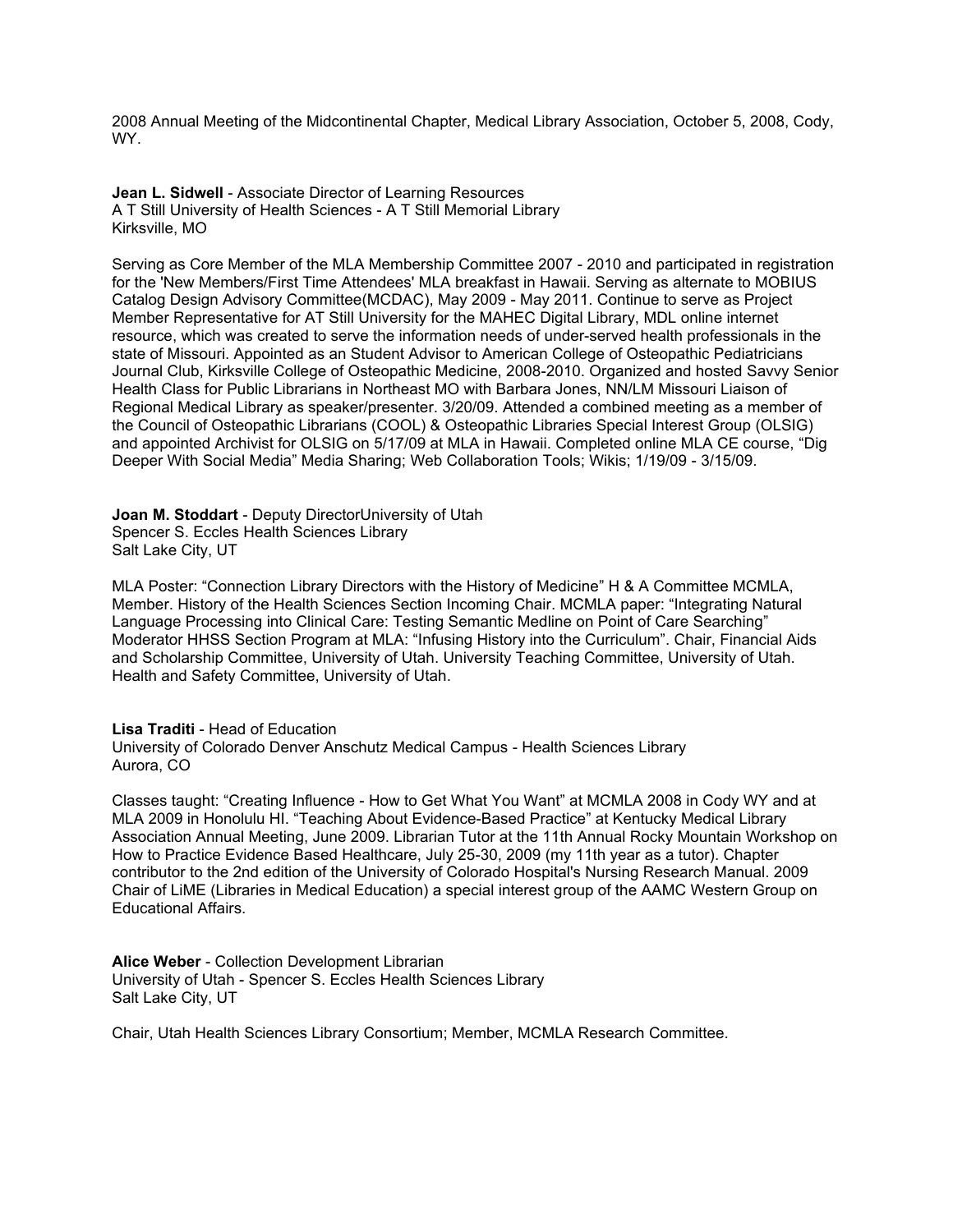**Gayle Willard** - Professor/Director Kansas State University - Veterinary Medical Library Manhattan, KS

Presentations: "Saving the Elusive Past for the Future: A Case Study in Collaboration" Contributed Paper, T. Boyd, V. Croft, G. Willard, D. Fagen, G. Stephens, H. Moberly, E. Carrigan, J. Jaros, USAIN Biennial Conference, April 28, 2008, Wooster, OH

"Harnessing the Power of the Veterinary Grey Literature" T. Boyd, V. Croft, G. Willard, D. Fagen, G. Stephens, H. Moberly, E. Carrigan, J. Jaros, Tenth International Conference on Grey Literature, December 2008. Amsterdam, Denmark (attended by J. Jaros)

"National collaborations to face the challenges of subject specific grey literature" for the ACRL 14th National Conference in Seattle, Washington, March 12-15, 2009

2008 State of Kansas, Interlibrary Loan Development Program Grant \$2,500

Midcontinental Chapter of the Medical Library Association, Chapter Credentialing Liaison,

2008-2010 Medical Library Association, Continuing Education Committee, 2008-10

Academy of Health Information Professionals (AHIP) mentor for Cindy Logan, 2007 - present

K-State Olathe Innovation Campus Faculty Advisory Council (KOIC FAC) Appointed by the Provost February 2009 [This group is involved in the new K-State Campus in the Kansas City area.]

Saving the Elusive Past for the Future: A Case Study in Collaboration, J. Jaros, E. Carrigan, C.T. Boyd, V. Croft, D. Fagen, H. Moberly, G. Stephens, and G. Willard. Journal of agricultural and Food Information. 9(4), 2008, 329-340.

# **Darrel Willoughby** - Library Manager

Nebraska Western Iowa Health Care System (Omaha) - Medical Library Omaha, NE

ICON Executive Board Senior Member; At work: In-Patient Satisfaction Committee member; Patient Health Education Committee member; MCMLA - Government Relations committee member.

## **Nancy Woelfl** - Director

University of Nebraska Medical Center - McGoogan Library of Medicine Omaha, NE

Serves as MCMLA Parliamentarian; serve as a member (2007-2010) of the AAHSL Assessment and Statistics Committee (the group that produces Annual Statistics of Medical School Libraries in the United States and Canada); served as an external member of the academic promotion and tenure committee, Louisiana State University Health Sciences Library.

**Elizabeth Workman** - Student, NLM Fellow University of Utah (Department of Biomedical Informatics) Salt Lake City, UT

"Semantic MEDLINE, with Summarization Enhancement as a Natural Language Processing Application in Content Discovery" - Poster, NLM Informatics Training Conference, Portland, OR, 24 June 2009.